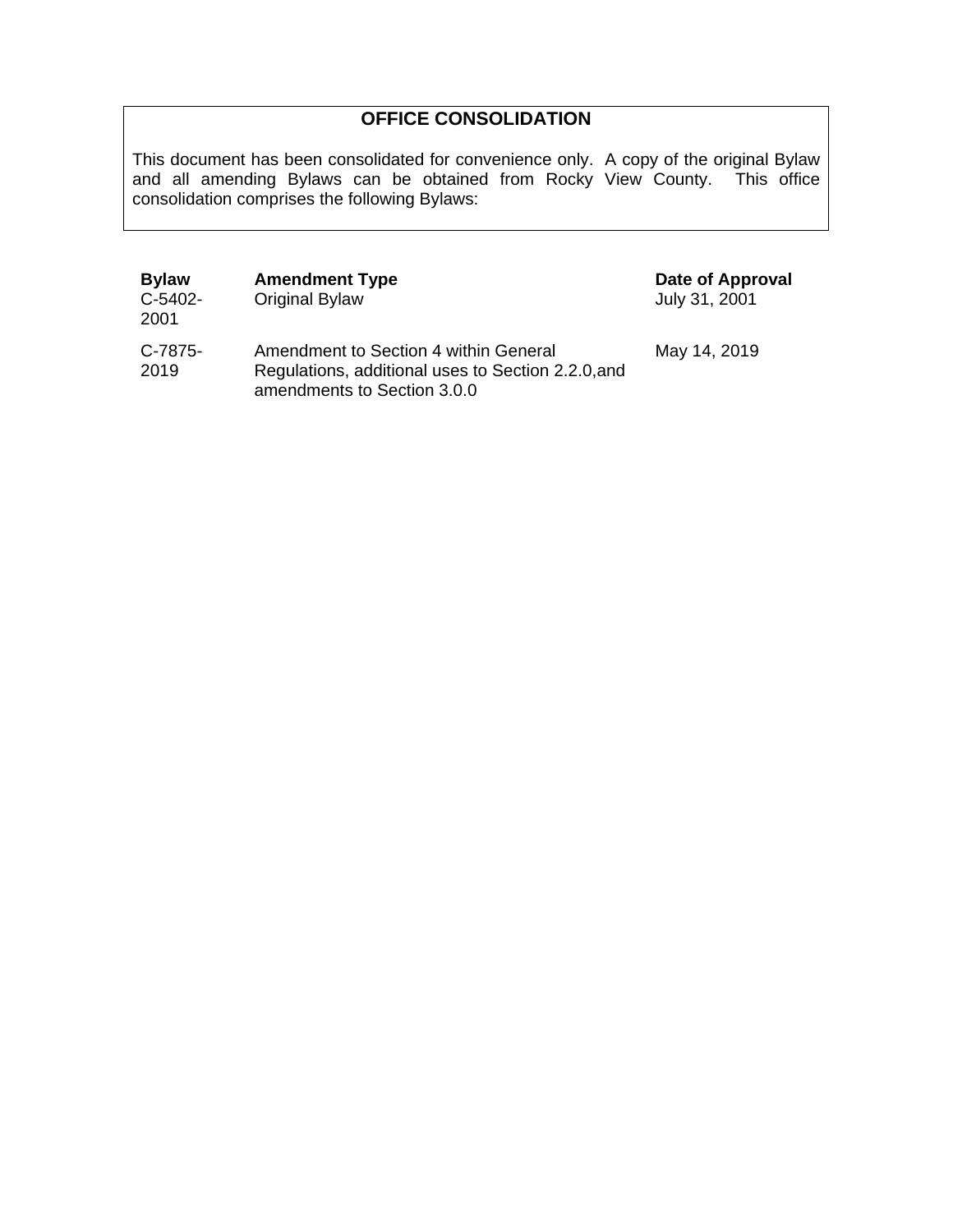#### **ROCKY VIEW COUNTY DIRECT CONTROL BYLAW C-5402-2001**

## **GENERAL REGULATIONS**

- 1. For the purposes of this Bylaw, the boundaries and description of the Lands shall be more or less as indicated in Schedule "A" attached hereto and forming part hereof, except as otherwise approved by Council.
- 2. That the Development authority shall be responsible for the issuance of Development Permit(s) for the Lands subject to this Bylaw.
- 3. Parts One, Two and Three of Land Use Bylaw C-4841-97 are applicable unless otherwise stated in this Bylaw.
- 4. Section 53.5, 53.6, 53.7, and 53.8, of Land Use Bylaw C-4841-97 are applicable unless otherwise stated in this Bylaw.
- 5. The Development Authority shall consider and decide on applications for Development Permits for those uses which are listed as "Permitted Uses" and "Discretionary Uses" by this Bylaw provided the provisions of Section 2 and 3 herein are completed in form and substance, satisfactory to the Municipality, except where specifically noted that Council approval is required.
- 6. All development upon the Lands shall be in accordance with all plans and specifications submitted pursuant to this Bylaw and all licenses, permits and approvals pertaining to the Lands.

### **2.0.0 LAND USE REGULATIONS**

2.1.0 Purpose and Intent

The purpose of this District is to provide for the development of a restaurant and cocktail lounge on the Lands.

- 2.2.0 Permitted Uses
	- 2.2.1 Fences
	- 2.2.2 Landscaping
	- 2.2.3 Development existing as of the date of passage of this bylaw
	- 2.2.4 Patios, accessory to the principal use
	- 2.2.5 Accessory buildings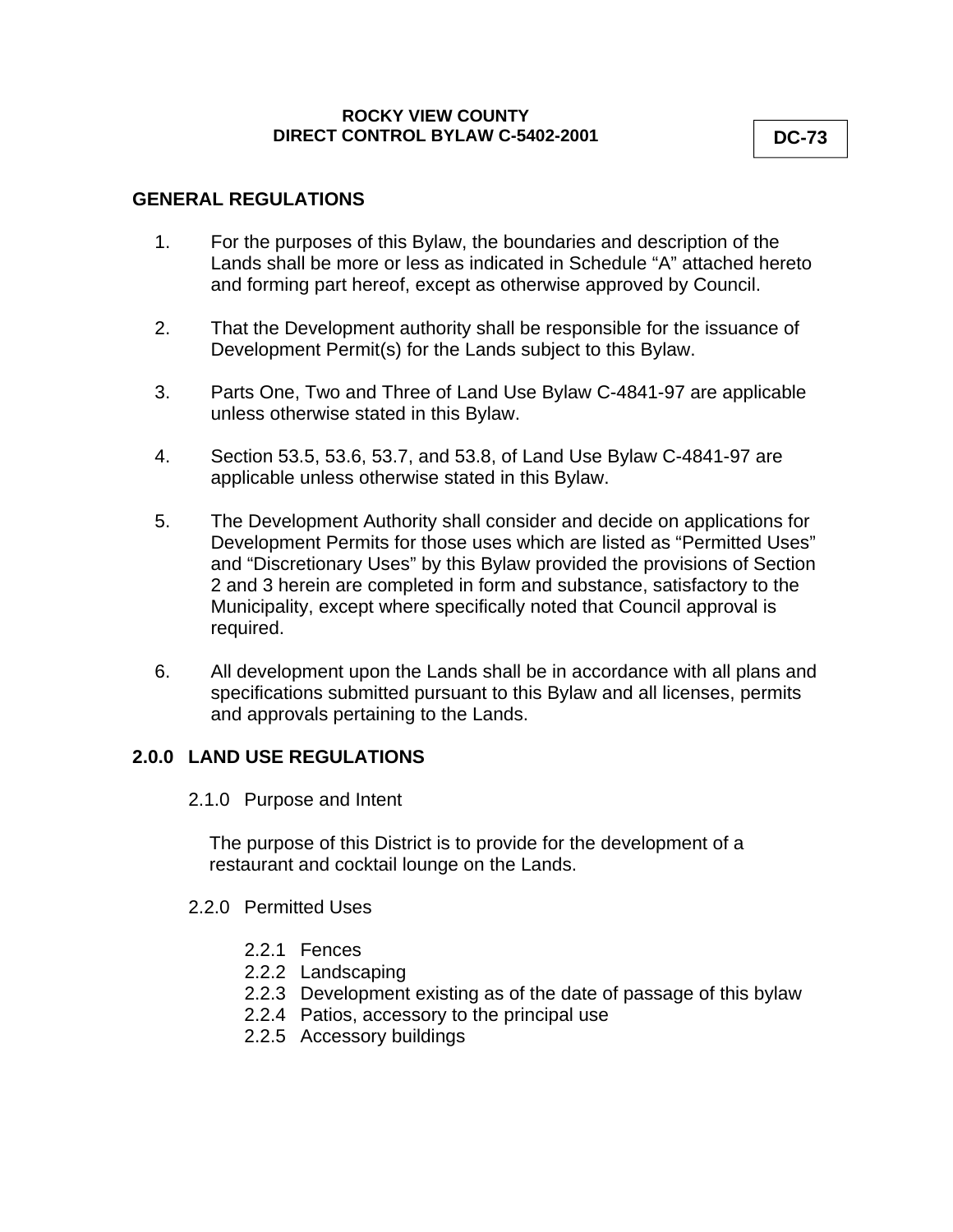### 2.3.0 Discretionary Uses

- 2.3.1 Restaurant, as the principal use
- 2.3.2 Cocktail Lounge, accessory to the principal use
- 2.3.3 Office, associated with and accessory to the principal use
- 2.3.4 Parking
- 2.3.5 Signs

## **3.0.0 DEVELOPMENT REGULATIONS**

- 3.1.0 That the site shall conform to the Noise Control Bylaw (C-5772-2003) as amended.
- 3.1.1 Event tents are permitted as accessory buildings where in accordance with the Alberta Building Code.
- 3.1.2 Special events, ancillary to the principal use, may be held on-site in accordance with the County bylaws and relevant Land Use Bylaw provisions.

#### **4.0.0 DEFINITIONS**

**The Lands** – means the lands as shown on Schedule "A" attached hereto.

**Cocktail Lounge** – means a portion of a restaurant in which alcoholic beverages are served for a fee, for consumption on the premises, and any preparation or serving of food is accessory thereto.

Terms not defined above have the same meaning as defined in Section 8.1 of Land Use Bylaw C-4841-97.

#### **5.0.0 IMPLEMENTATION**

5.1.0 This Bylaw comes into effect upon the date of its third reading.

Minor spelling, punctuation, and formatting amendments throughout.